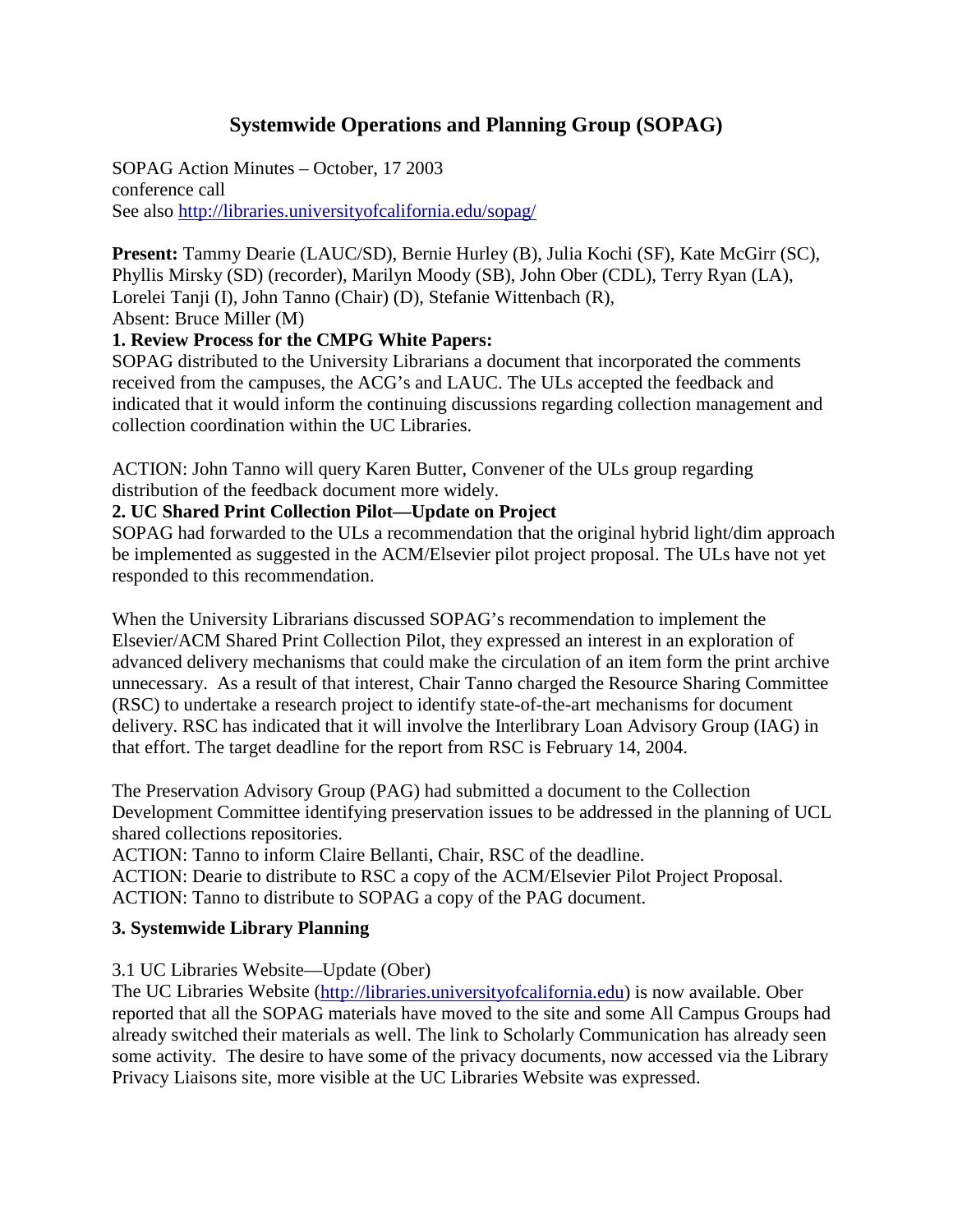ACTION: Tanno will contact Amy Kautzman, LPL Chair, regarding linkages from the UC Libraries Website to the privacy documents.

## **4. Task Force on Government Information** *University of California Shared Collection of Government Information Final Report* **(SOPAG)**

SOPAG had forwarded to the ULs the charge developed by CDC for the Steering Committee as recommended the Task Force Report and had asked original Task Force members for recommendations for appointees to the Steering Committee. No report has yet been received from the ULs and SOPAG received the names submitted by the Task Force.

ACTION: SOPAG members will reflect on the membership suggested and explore the possibility of service on the SC with those recommended. In addition, SOPAG members will suggest additional names. A fuller discussion will take place at the next SOPAG meeting, once the ULs have had a chance to review the proposed charge.

#### 4.1 Workshop (Tanno/Ober)

Discussion of how a workshop designed to present changes in the government information landscape could serve as a way of advancing the creation of shared collections of government information.

ACTION: Moody to develop a workshop proposal that defines the scope and purpose of possible workshop. Discussion to be continued at next SOPAG meeting.

## **5. SCAP Database Review and Recommendations**

SOPAG has asked HOPS and HOTS to review the documents from the Joint Steering Committee and provide comments by October 31, 2003. SOPAG felt that all other perspectives were being addressed systematically through other venues.

ACTION: SOPAG will review the feedback from HOTS and HOPS via email to decide if any SOPAG action is necessary. Tanno will ask CDC to share its response to JSC with SOPAG.

## **6.0 CDL Related Items (Ober)**

Ober explored with the group the possibility of CDL Update(s) in the spring. The issues of North/South presentations as well as the feasibility of using Videoconferencing or Web casting were also mentioned.

ACTION: Ober to provide fuller information to SOPAG at next meeting.

Usability testing on UC eLinks with heavily used journal databases is proceeding. UCSC and UCSF are participating. Ober shared UC eLinks statistics from the week of October 7-13. 80,000 requests were made, about evenly split between those for holdings information and those for full text.

## 6.1 CBS/Request/Desktop Delivery—Update

Ober shared a report from Mary Heath about the status of CBS (VDX). UCLA and UCSB began on October 1st to use VDX for processing ILL requests. On the same day, SRLF began responding to VDX requests. Training on VDX version 2.4 has begun and installation was anticipated on October 16th. CDL is in the process of identifying an individual who can spend the next few months working with campus ILL units as they begin to develop their VDX workflows. Dearie indicated that RSC has not yet had a chance to discuss the current status of VDX but that ILL staffs continue to be concerned about the additional workload the implementation will create.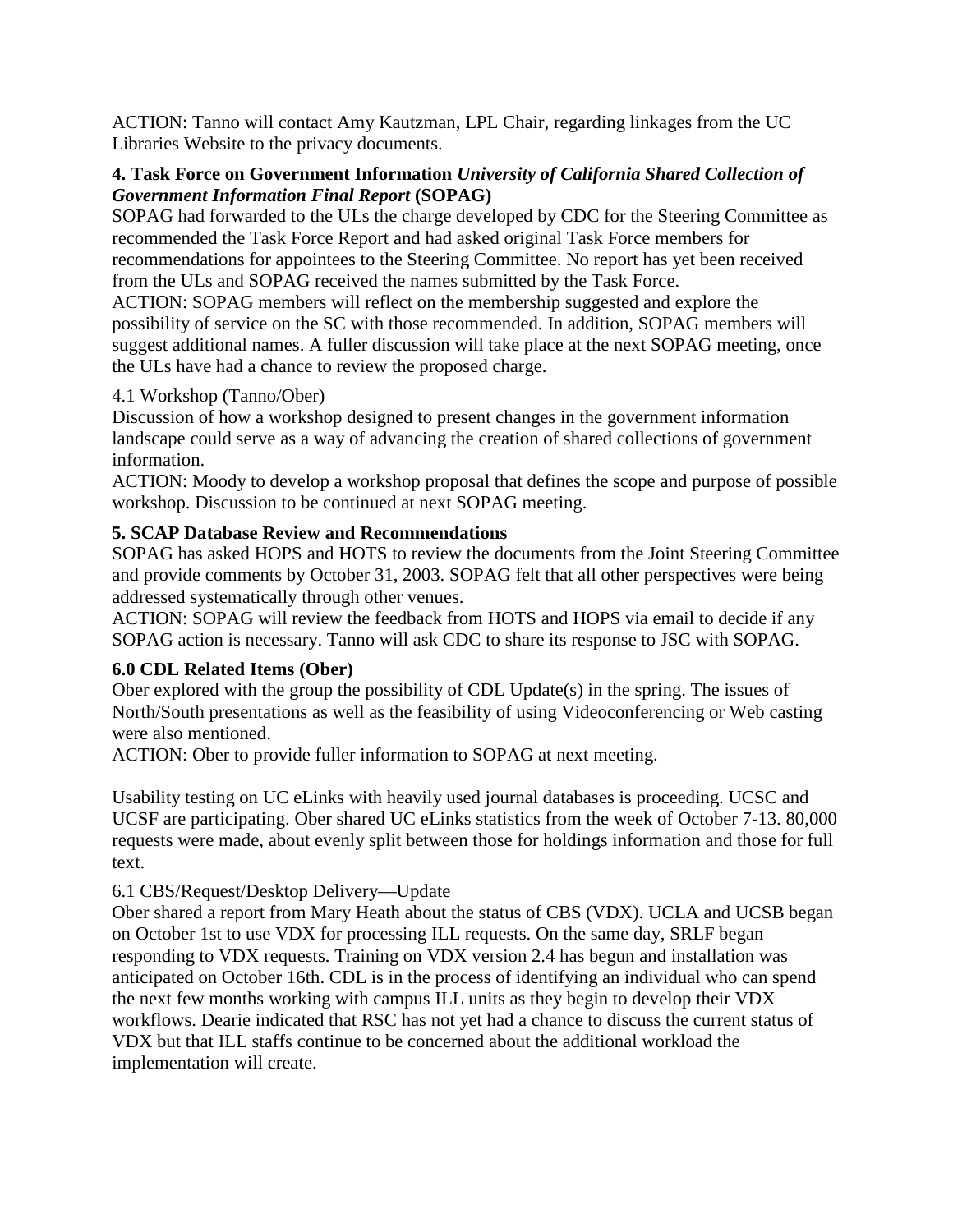ACTION: Tanno to ask RSC to give SOPAG a report on the status of CBS, from the campus perspective, including an exploration of the workflow issues, and suggest next steps. 6.2 Melvyl-T and Bibliographic Services (Ober) The ISSN index has been created so that Request can link better.

Ober provided an update on the progress in responding to SOPAG's recommendations regarding the Uniform Title issue. SOPAG had made two recommendations.

With regard to creating a small test database, CDL did investigate and explore in some detail with exLibris the feasibility/possibility of creating such a database. Because we have the Union Catalog implementation of the software, it is not possible. Because there is a possibility that this feature will be part of the next release 16.x, CDL has asked exLibris for a definitive response as to what the next release will include. If the capability (called "tiered browsing") will be there, CDL will analyze what kind of testing is necessary and what elements would be needed. If the "tiered browsing" capability isn't in the next release, what amount of effort and what kind of delay would be necessary in order to have the capability.

ACTION: Ober expects to hear by mid-November and should be able to report back to SOPAG at its next meeting.

SOPAG has developed, in consultation with CDL a draft of Recommendations on Prioritizing Bibliographic Service Developments and Enhancements"

ACTION: Tanno to distribute document to ULs for discussion at the Joint ULs/SOPAG meeting in November.

## **7. All Campus Groups—Update**

7.1 CDC (Tanji) Mirsky is the new SOPAG liaison 7.2 HOPS (Moody) HOPS received the progress report from the Digital Reference Common Interest Group and shared it with SOPAG. 7.3 HOTS (Miller) No report 7.4 LPL (Kochi) No action items. 7.5 LTAG (Hurley) Terry is now the SOPAG liaison to LTAG. The Content Management Systems report needs some context, and then should be posted on the LTAG web site.

ACTION: Tanno to ask Terry Toy to add an introduction to the report, to include SOPAG's request and Toy's questions to LTAG.

7.6 RSC (Dearie)

No action items.

## **8. Digital Visual Resources Task Force—Next Steps (Ober)**

The Task Force's report is now ready for broader discussions. Ober distributed a set of questions that could serve as a framework for the discussions.